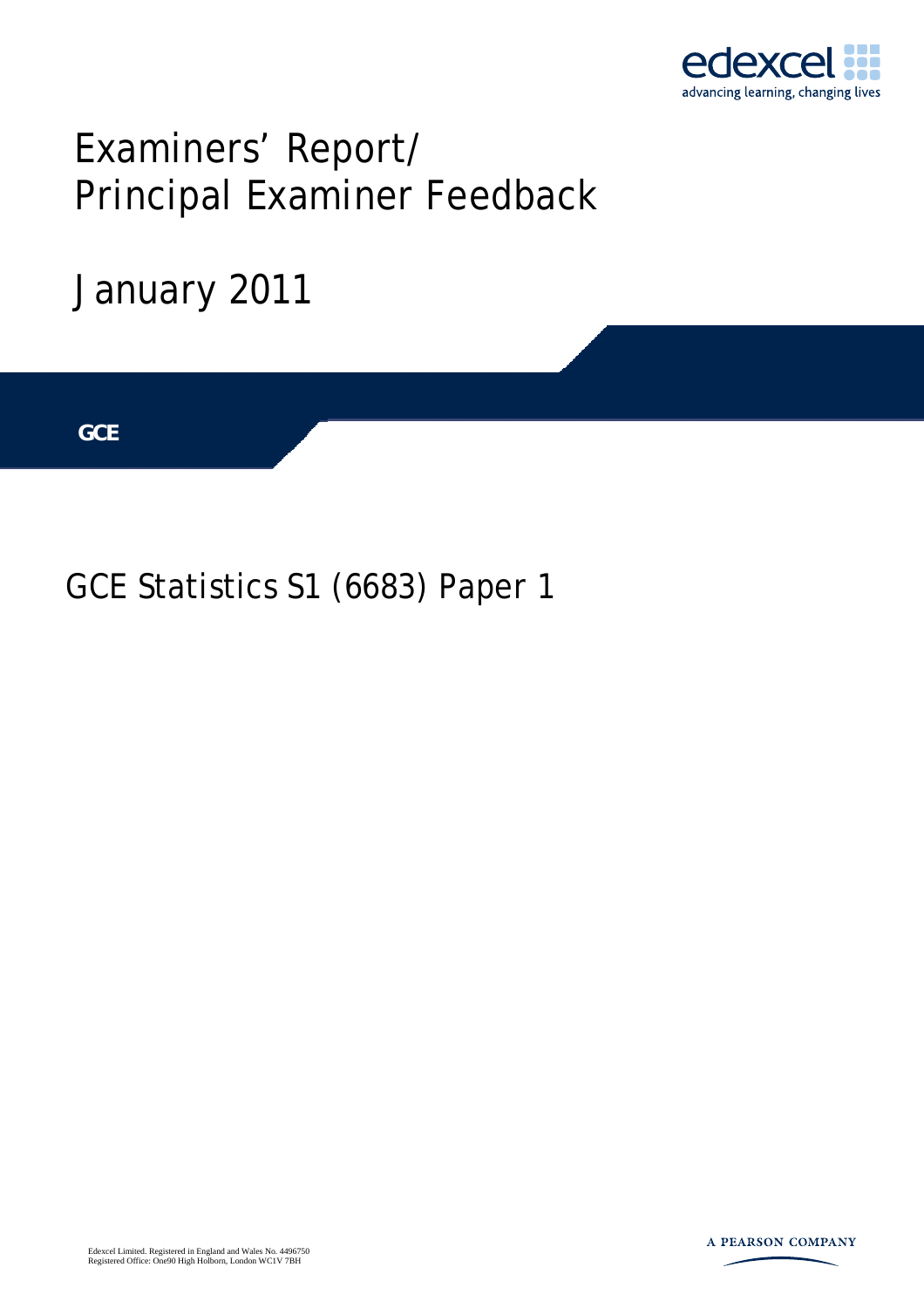Edexcel is one of the leading examining and awarding bodies in the UK and throughout the world. We provide a wide range of qualifications including academic, vocational, occupational and specific programmes for employers.

Through a network of UK and overseas offices, Edexcel's centres receive the support they need to help them deliver their education and training programmes to learners.

For further information, please call our GCE line on 0844 576 0025, our GCSE team on 0844 576 0027, or visit our website at www.edexcel.com.

If you have any subject specific questions about the content of this Examiners' Report that require the help of a subject specialist, you may find our Ask The Expert email service helpful.

Ask The Expert can be accessed online at the following link:

http://www.edexcel.com/Aboutus/contact-us/

January 2011 Publications Code UA026663 All the material in this publication is copyright © Edexcel Ltd 2011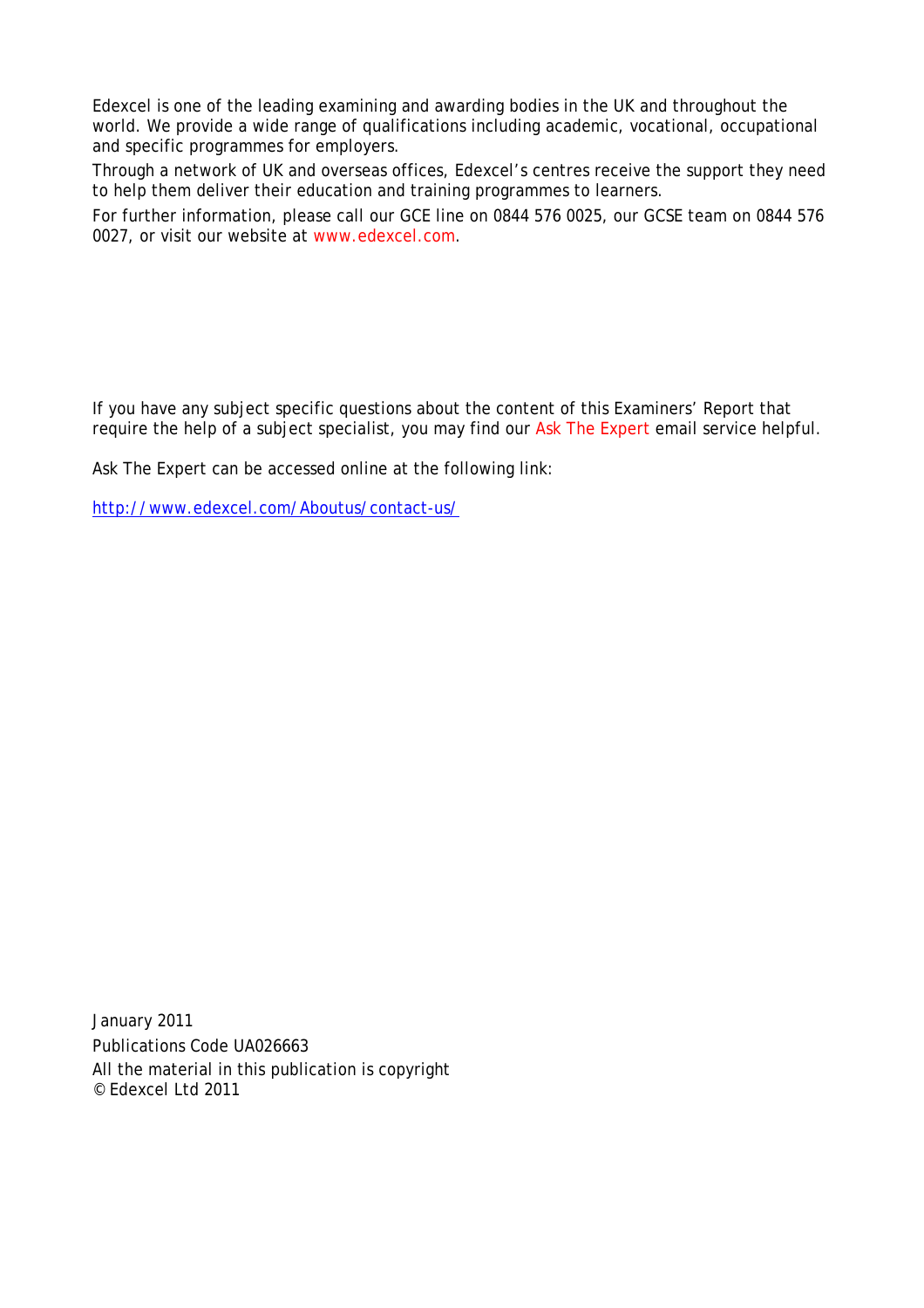#### **Statistics Unit S1 Specification 6683**

#### **Introduction**

The paper appeared to be of about the right standard and length. Each of the questions were accessible to all candidates but the longer questions 6, 7 and 8 proved more challenging towards the end. Question 3(c) also proved quite discriminating as many students failed to realise that the lower quartile was the point of focus rather than the upper quartile.

There was some good and accurate use of the formulae in the formula booklet and simple applications of the normal distribution are now handled confidently by most candidates.

#### **Report on individual questions**

#### **Question 1**

This proved to be a friendly starter for most candidates with many scoring all 5 marks in part (a) and (b). Most errors here were arithmetic such as writing  $\delta u = 596.666...$  rather than 569.666... or accuracy problems in part (b) where an answer of 0.57 was often seen, rather than the 3sf accuracy that we look for. A minority still have difficulty in using the

printed formulae and 
$$
S_{ll} = 327754.5 - \left(\frac{4027}{50}\right)^2
$$
 or  $\sum l \times \sum w$  instead of  $\sum l w$  in  $S_{lw}$  were

sometimes seen.

Part (c) caused problems for many candidates who simply wrote "positive correlation" but did not interpret this statement in the context by mentioning that longer salmon usually weigh more. Some candidates tended to "overstate" their conclusion by implying that as a salmon grows it gets longer (not strictly true in this instance as the study was of 50 different salmon not one salmon at 50 different time intervals ) and others referred to a proportionate relationship such as "for every cm increase in length the salmon weighs 0.572 kg more". Whilst such indiscretions were overlooked for the single mark on this occasion, these examples should provide useful points of discussion for teachers with future cohorts of students.

#### **Question 2**

Again the majority of the candidates encountered few problems here and many scored 3 or 4 marks, although a number in part (a) found both means and then simply added them and divided by 2 rather than taking the weighted average. Most chose to find the sum of all 28 records and then simply divided this by 28. A few candidates misinterpreted the 84.6 as the mean for the 21 days despite what should have been an obvious discrepancy with Keith's data.

In part (b) many realised that the changes would have no effect on the mean but sometimes they failed to give any numerical values to support this claim. There were many excellent answers though showing clearly that  $9.4 + 0.5 = 4.9 + 5.0$  or some other suitable calculation.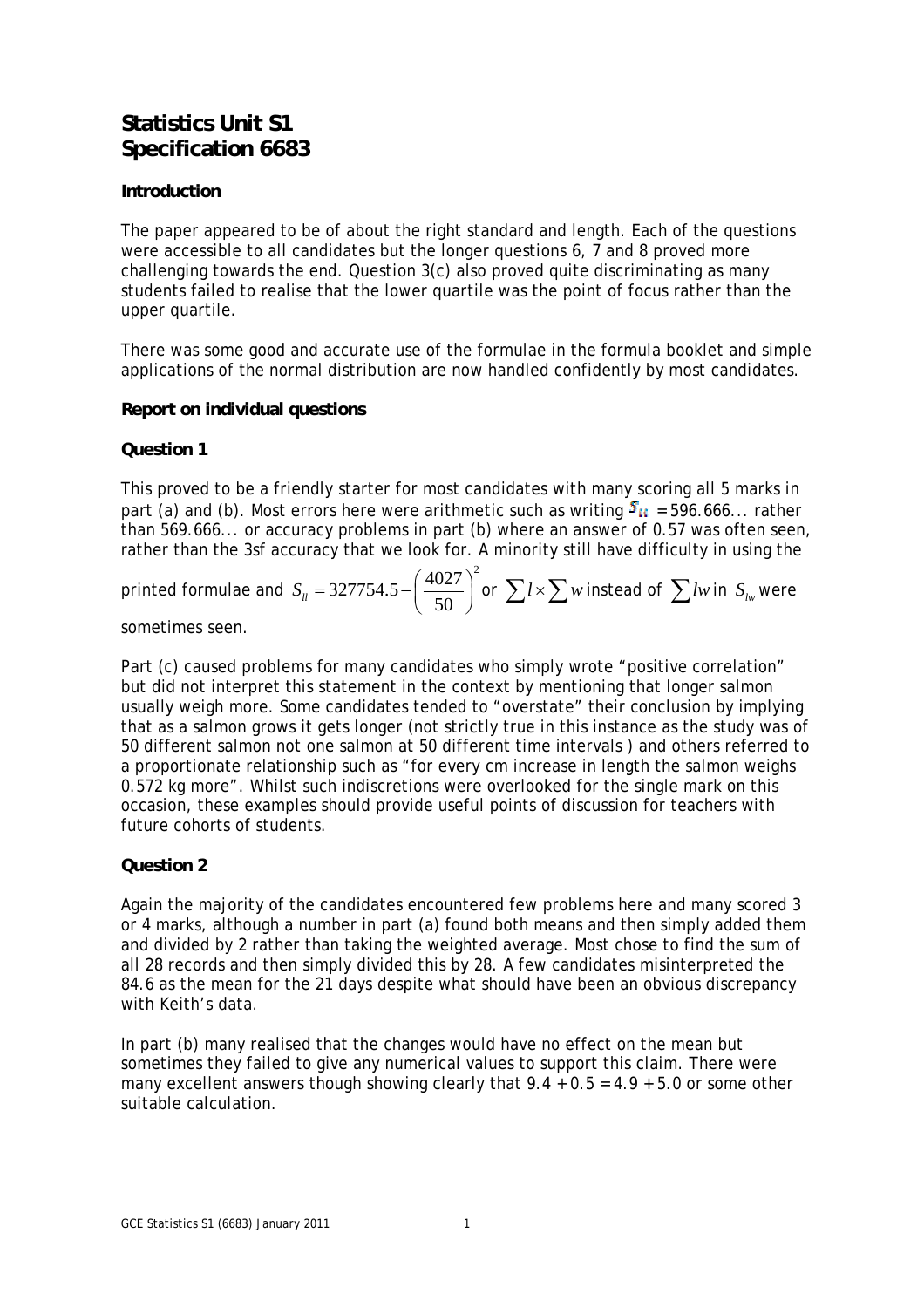#### **Question 3**

There were many fully correct box plots in part (a) that gained full marks but also a number of almost correct plots with no supporting working that scored very few marks. Those who did show their calculations for determining the outliers usually got the 24.5 value correct but a large number had 3.5 rather than – 3.5 as their lower limit. Some candidates drew two upper whiskers one ending at 20 (the next highest non-outlier data point) and one ending at 24.5 (the outlier limit). A correct answer should only have one whisker and it appears that some candidates had been copying the practice on the mark scheme of illustrating both alternatives for the benefit of the examiners. It should be remembered that the published mark schemes are not model solutions and they should not be offered to candidates as such.

In part (b) most candidates stated that  $Q_2 - Q_1 > Q_3 - Q_2$  or something equivalent though some then claimed that the skewness was positive but this was usually answered well.

Part (c) caught many candidates out with a large number agreeing with the company's claim because  $Q_3$  = £14 000 which is greater than £10 000. Those who did appreciate that the lower quartile was the significant figure to be considering often gave excellent answers but the success rate here was lower than expected.

#### **Question 4**

Part (a) was answered well by many but a number still have difficulties in determining which variable corresponds to *y* and which to *x* and then using the formulae given in the booklet. The question clearly stated that the regression line of *p* on *v* was required and this was further emphasised by giving the form as  $p = a + bv$  but despite this a number calculated 1.688/1.168 for *b* and some used  $a = 4.42 - 3.32b$ . There was the usual crop of accuracy errors with candidates failing to work accurately enough to give their final coefficients to the usual 3sf (or better) accuracy. A significant number of candidates simply substituted 85 into their equation and received no marks for part (b) but a good many did appreciate the need to find the value for *v* and often went on to obtain an answer rounding to 4.3 as well.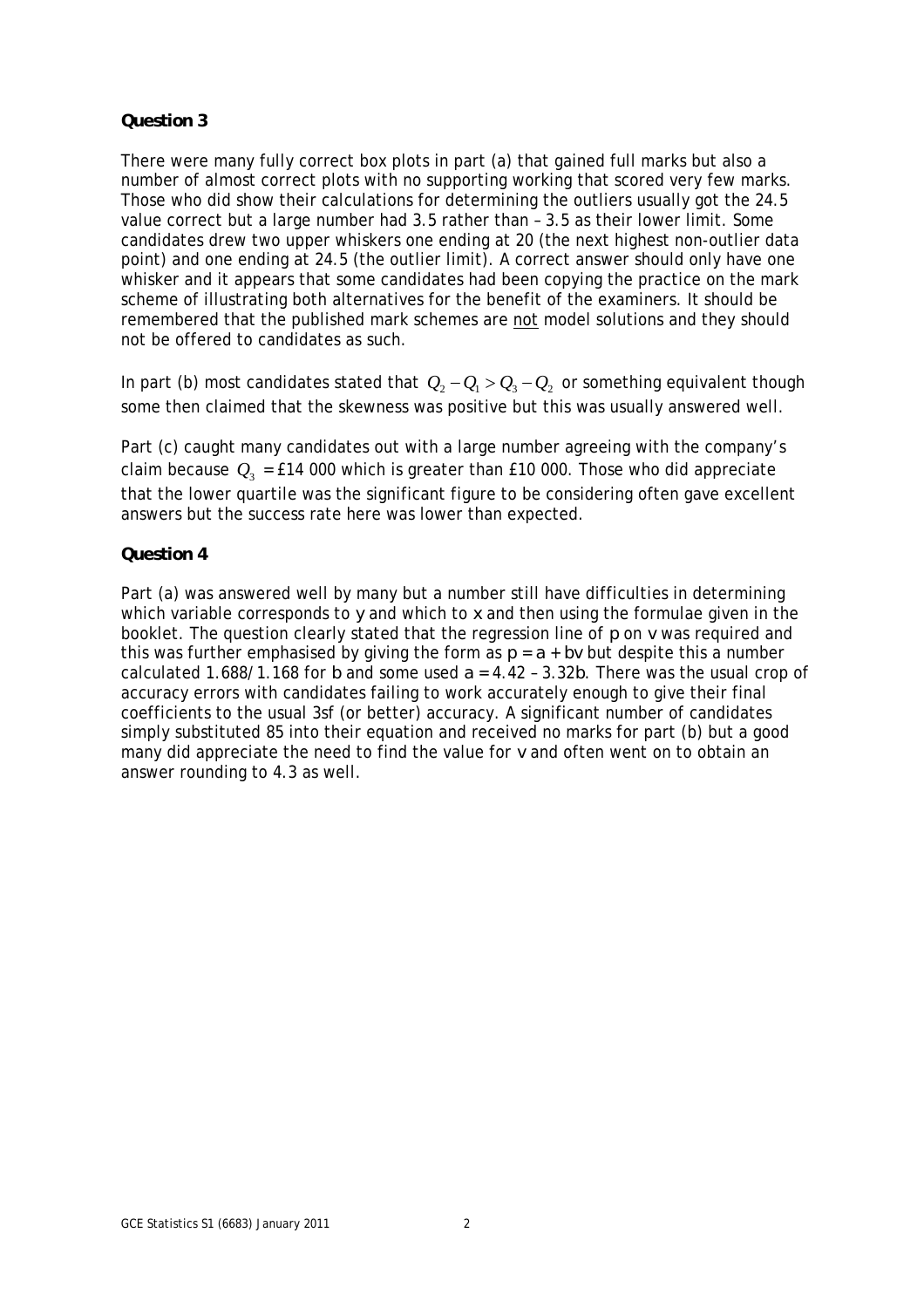#### **Question 5**

The use of interpolation, which was expected in part (a), is improving and many candidates made a reasonable attempt. Some failed to use correct class limits and had a width of 9 rather than 10 but the correct answer was often seen. Despite the values for  $\sum t$  and  $\sum t^2$  being given in the question a number of candidates chose to estimate these values from the table and subsequently obtained an incorrect estimate for the mean but the mark scheme did permit them to obtain the remaining marks. The question did not ask for estimates of the mean and standard deviation and so using the mid-points was inappropriate in this question. The usual crop of errors arose when calculating the standard deviation with many failing to divide the 69378 by 32. Candidates can usually calculate  $S_{rr}$  correctly using the given formula and they may find

it helpful to simply remember that standard deviation is simply  $\sqrt{\frac{S_{xx}}{S_{xx}}}$ *n* but few seem to

use this approach.

In part (c) most compared the mean and median and correctly concluded that the skewness was positive. Some used a formula which, apart from the extra work, was fine but those who used a (median – mean) formula rarely gave the correct conclusion. Some candidates went to great lengths to calculate the quartiles and conducted a quartile test for skewness which, if correct, led to a conclusion of negative skewness. This was allowed but was clearly not the intended approach for 2 marks.

#### **Question 6**

Most candidates showed us clearly that they were using the sum of the probabilities to reach 10 $k = 1$  from which they showed that  $k = 0.1$  and the calculation of  $E(X)$  was usually correct too. In part (c) some confusion between  $E(X^2)$  and Var(X) and also over what to square (some choosing the probabilities rather than the values of *x*) caused difficulties and a few simply squared their answer to part (b). Part (d) was a fairly standard request and most knew that  $Var(2 - 5\lambda) = 25Var(\lambda)$  and were sometimes able to recover from errors made in part (c) but then many solutions ground to a halt.

Many candidates did not recognise the 3 cases required in part (e) and were therefore unable to emulate this approach in part (f) but it was encouraging to see that some of these candidates did realise what was required for part (g) and often gained both marks here.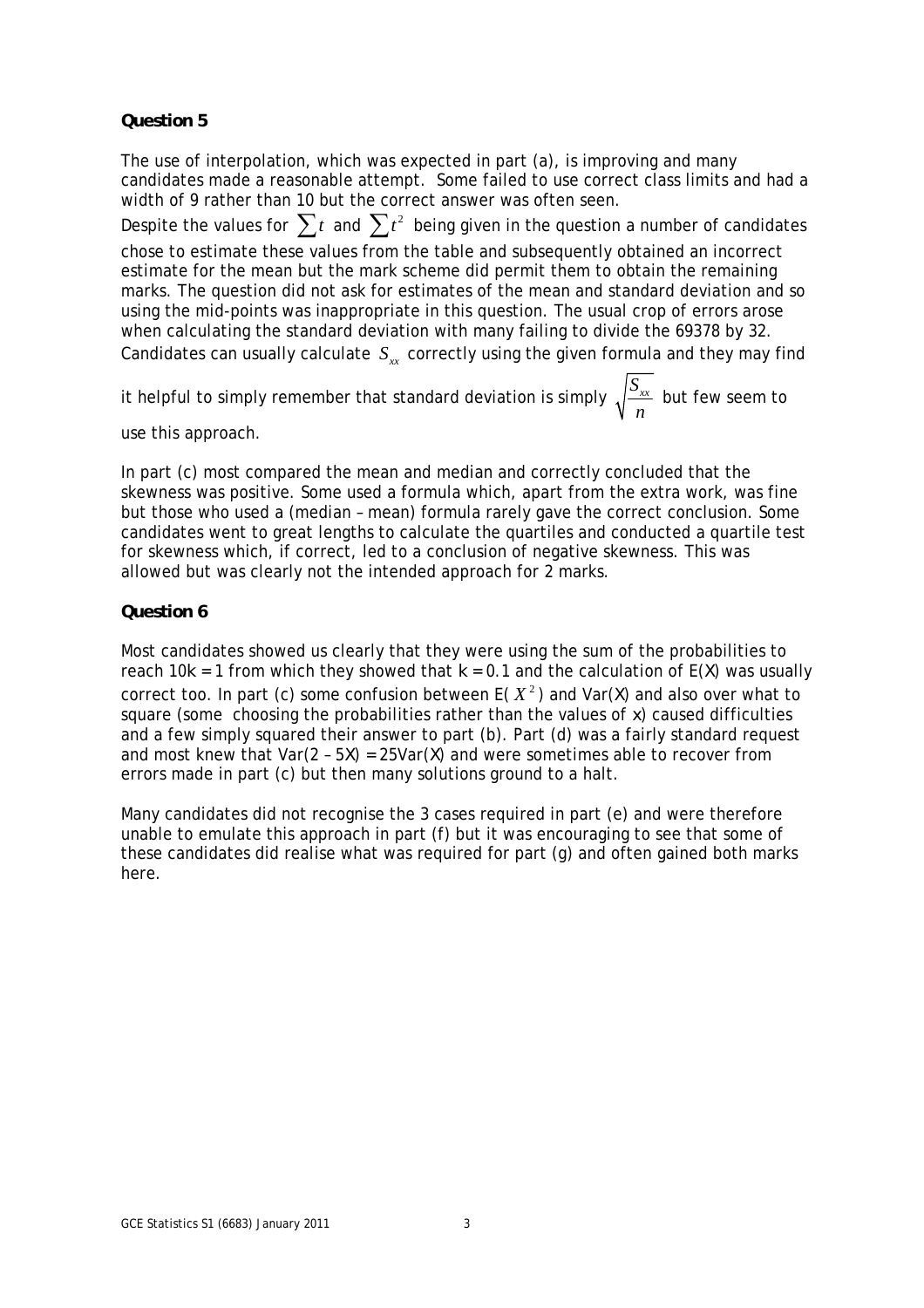#### **Question 7**

Many candidates were able to complete the tree diagram correctly but common errors were to have probabilities of 5/9 and 4/9 on the top two and bottom two branches. Part (b) was often answered correctly and even those with incorrect tree diagrams could achieve 2 or even all 3 marks here. Few candidates explained which four probabilities they were using to answer part (c) and the examiners were often left trying to deduce this from their tree diagram. Simply writing P(*RRR*) + P(*RYR*) + P(*YRR*) + P(*YYR*) would have earned them the first mark and made their solution much clearer. Some students failed to appreciate that a sum of 4 products of 3 probabilities from their tree diagram

was required and a popular "fiddle" was to calculate  $\frac{1}{2} \left( \frac{6}{2} + \frac{5}{3} + \frac{4}{3} + \frac{1}{4} \right)$  $\frac{1}{4} \left( \frac{6}{9} + \frac{5}{9} + \frac{5}{9} + \frac{4}{9} \right)$  using the

probabilities from the third branches and magically dividing by 4 to reach the printed answer. Part (d) was answered poorly with most attempts assuming that *A* and *B* were independent events (they were but this was never justified). Part (e) though was usually answered well with candidates clearly using the addition rule and the given answers. In the final part many candidates failed to identify the conditional probability and those who did often did not clearly state what their ratio of probabilities represented: once again a statement such as  $("P"(RRR)) / ("P"(RRR) + "P"(YY))$  with some suitable probabilities attempted would have secured the first mark.

#### **Question 8**

There were some good responses to this question and even some of those who had struggled with parts of questions 6 and 7 were able to pick up a good score here.

Part (a) was answered well and it was good to see diagrams being used to assist the candidates. Part (b) still causes problems for many candidates. They can usually standardise but then far too often equate this expression to 0.01 or 0.99. Those who did use a *z* value often used the "small" table and found the 2.3263 value but the minus sign was often missed and the final answer was therefore incorrect. Most seemed to try part (c) and the standardising was usually correct and suitable *z* values were often seen (use of 2.32 or 2.33 and 1.28 were acceptable here) but, when suitable equations were formed, a minus sign was often missing from the second equation. Solving their two linear equations was carried out quite well but full marks were only secured by those who worked carefully and accurately throughout this part.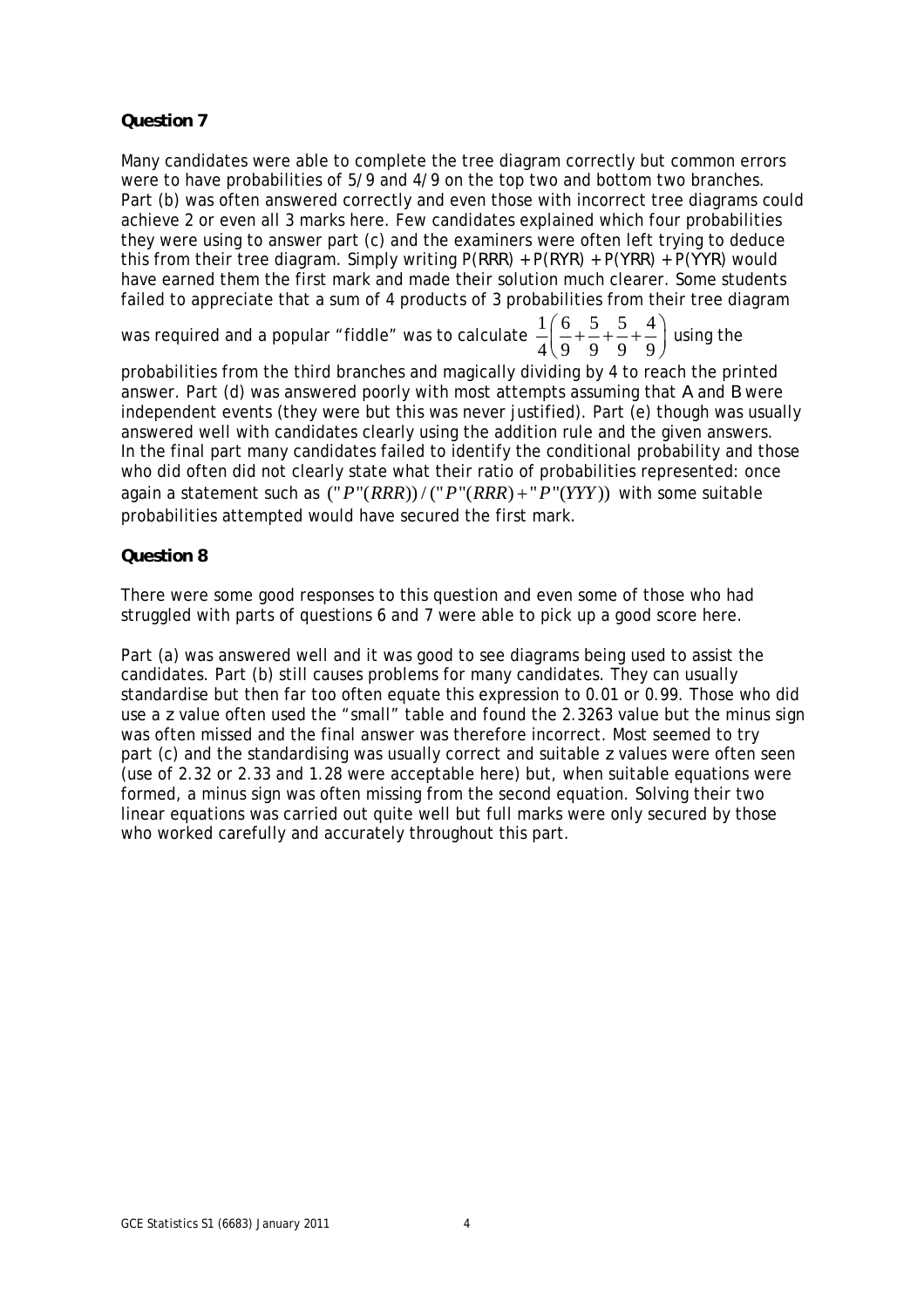#### **Grade Boundaries**

Grade boundaries for this, and all other papers, can be found on the website on this link:<br>http://www.edexcel.com/iwantto/Pages/grade-boundaries.aspx